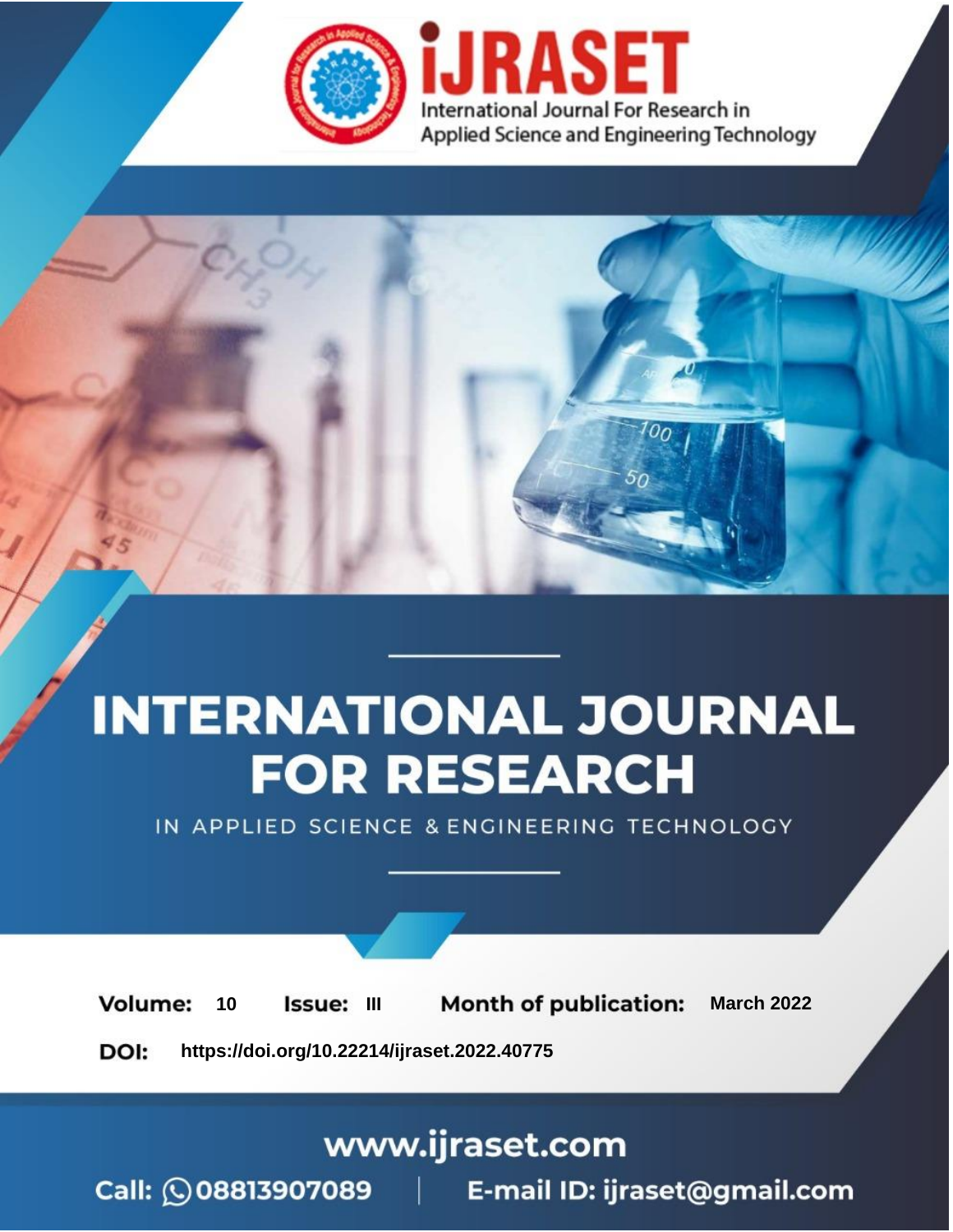

### **Extractive Text and Video Summarization using TF-IDF Algorithm**

Ajinkya Gothankar<sup>1</sup>, Lavish Gupta<sup>2</sup>, Niharika Bisht<sup>3</sup>, Samiksha Nehe<sup>4</sup>, Prof. Monali Bansode<sup>5</sup> *1, 2, 3, 4, 5International Institute of Information Technology, Pune, India*

*Abstract: Text summarization is a technique for extracting concise summaries from a large text without sacrificing any important information. It's a good way to extract crucial information from documents. The rapid rise of the internet has resulted in a substantial surge in data all across the world. It has become difficult for humans to manually summarise big documents. Automatic Text Summarization is an NLP technique that lowers the time and efforts required by a human to create a summary. Text summarising techniques are divided into two categories: extractive and abstractive. In the extractive approach, text summarising techniques choose sentences from documents based on a set of criteria. In the abstractive approach, text summarising techniques strive to improve sentence coherence by reducing redundancies and explaining the context of sentences. The extractive summarization approach is the subject of this paper. There are several methods for summarising data, including TF-IDF, Text Rank, PageRank, and Latent Dirichlet Allocation (LDA). This work examines Text Summarization using the TF-IDF Algorithm, a numerical measure that ranks the value of a word in a document based on how frequently it appears in that document and a set of documents. The application of the TF-IDF Algorithm for text, document, article, and video summarization is described in this study. There are no repetitions in the results, and for some searches, they are nearly identical to the summary results provided by humans. This algorithm offers a sentence extraction technique that selects the most diverse top-ranked sentences.*

*Keywords: Extractive Summarization, Term Frequency-Inverse Document Frequency (TF-IDF), Natural Language Processing (NLP), Text Summarization, Video Summarization.*

#### **I. INTRODUCTION**

Nowadays, the amount of data on the web is increasing exponentially on any topic. The rapid expansion of the internet resulted in a tremendous rise in the amount of information available, particularly in the area of text documents (e.g., news articles, e-books, scientific papers, blogs, tweets, etc.). Due to the massive amount of data circulating in the digital environment, much of which is unstructured textual data, separating meaningful information from the massive quantity of documents has become unfeasible. As a result, it is needed to automate solutions for understanding, indexing, classifying, and presenting all the information clearly and succinctly, allowing users to save time and resources.

Text summarization can be extractive or abstractive, depending on the method used to create the summary. Concatenating significant sentences extracted from the document to be summarised produces an extractive summary. An abstractive summary, on the other hand, communicates the key information from the texts. Abstractive summarization necessitates a significant amount of natural language processing. As a result, it's more difficult than extractive summarization. Extractive summarization has become a standard in document summarization due to its better achievability. This type of summarization uses statistical methods including the title method, location method, Term Frequency-Inverse Document Frequency (TF-IDF) method, and word method to extract key phrases or keywords from a document.

The Term Frequency-Inverse Document Frequency (TF-IDF) is a numerical statistic that indicates how essential a term is to a document in a corpus or collection. In information retrieval and text mining, this strategy is frequently employed as a weighting factor. TF-IDF is mostly used in text summarising and categorization applications to prevent words from being filtered out. The TF-IDF value rises in proportion to the number of times a word appears in a document and is offset by the word's frequency in the corpus, which helps to regulate the fact that some words are more common than others. The raw frequency of a phrase in a document is referred to as the term frequency. Furthermore, inverse document frequency is a metric for determining if a phrase is common or uncommon across all documents, which is calculated by dividing the total number of documents by the number of documents containing the term. In this paper, an extractive text summarization method called TF-IDF is used to build the summary.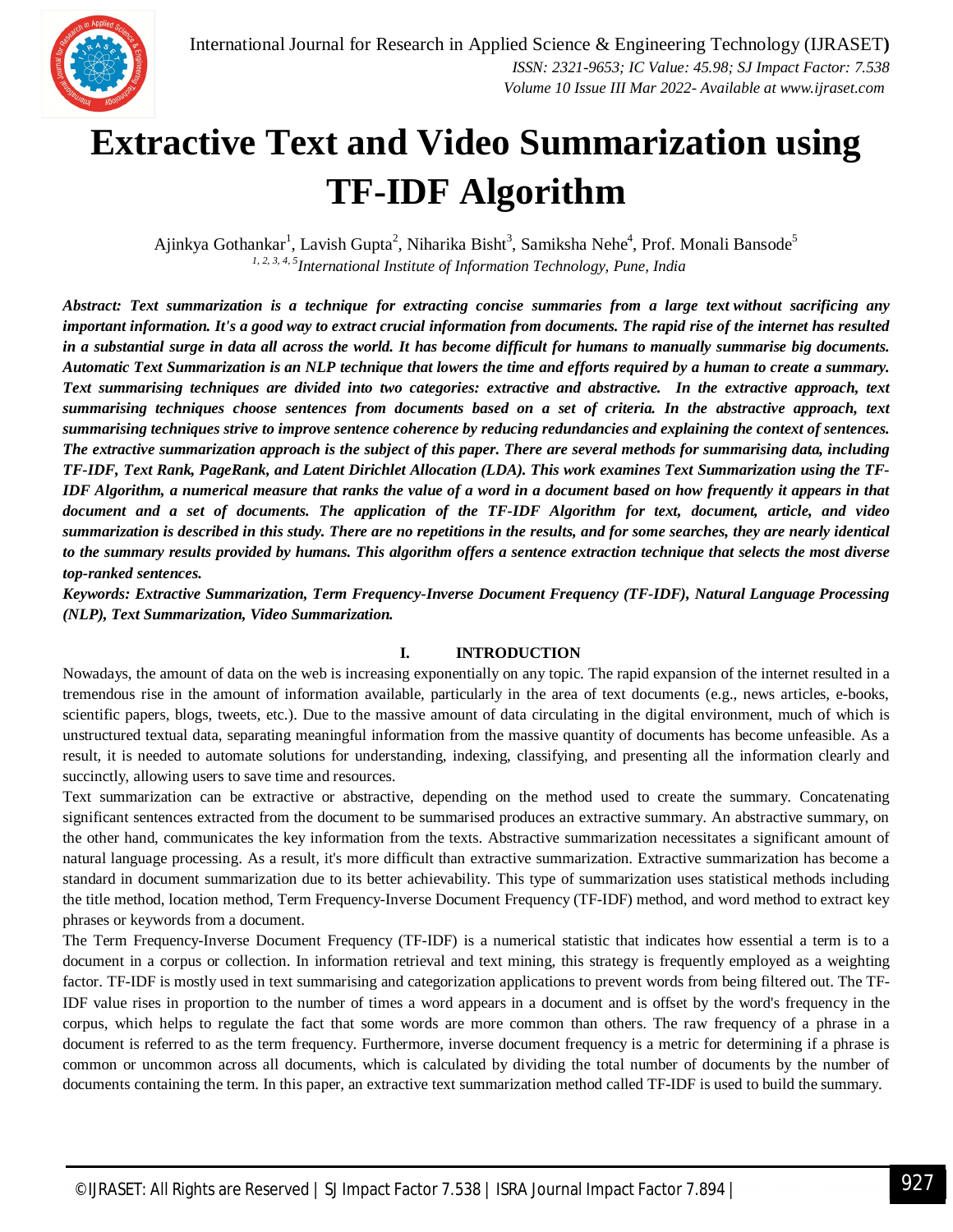

International Journal for Research in Applied Science & Engineering Technology (IJRASET**)**

 *ISSN: 2321-9653; IC Value: 45.98; SJ Impact Factor: 7.538 Volume 10 Issue III Mar 2022- Available at www.ijraset.com*

#### **II. LITERATURE REVIEW**

While making this project we reviewed many research papers, these papers conveyed the latest research in this field, a summary of a few of the papers we referred to are mentioned below:

#### *A. NLP Based Machine Learning Approaches for Text Summarization*

In this paper, we have learned the use of various algorithms and methods. These methods, either individually or combined give different types of summaries. Their accuracy can be compared to find a better and more concise summary. For this purpose, the ROGUE score has been used more frequently. Similarly, in some cases, TF-IDF scores have been used too.

#### *B. Comparative Assessment of Extractive Summarization: TextRank, TF-IDF and LDA*

In this paper, the author has analysed and compared the performances of three different algorithms. Initially, different text summarization techniques were explained. The paper focused on the extractive approach. For comparison, three extraction algorithms namely TextRank, TF-IDF, Latent Dirichlet Allocation (LDA) were used. ROUGE 1 is used to evaluate the effectiveness of the extracted keywords. The results of the algorithms were compared with each other and also with the handwritten summaries, hence the performance was evaluated.

#### *C. Video Summarization using NLP*

This research offers an autonomous video summarising system based on natural language processing (NLP). This paper aims to produce a concise video summary that summarizes various YouTube/ Social Media videos. The suggested method generates a summarised video by first summarising the YouTube video transcripts. A web application is also being created that accepts input from the user in the form of a YouTube movie link and the desired summary duration.

#### **III. PROJECT STATEMENT**

Text summarization is a technique for condensing extensive passages of text. The goal is to develop a logical and fluent summary that only includes the document's major ideas. With the proliferation of digital media and ever-increasing publishing, who has the time to read complete articles, documents, or books to determine whether or not they are useful?

The following are some of the objectives for text summarization

- *1)* To keep up with world affairs by listening to the news.
- *2)* Investors make selections based on stock market updates.
- *3)* People even go to the movies based on what they've read in the reviews.

People can make more effective decisions in less time with summaries. The goal is to construct a tool that is computationally efficient and automatically generates summaries.

We propose in this project to develop an extractive-based summarising method that employs TF-IDF (Term Frequency - Inverse Document Frequency) and POS (Parts of Speech) tagging to provide a thorough summary. We also propose to apply the same algorithm to evaluate the summary for videos.

#### **IV. SOFTWARE AND HARDWARE**

- *1)* Coding Language: Python
- *2)* Frontend: HTML, CSS, JavaScript, React.js
- *3)* Backend: Python, Flask
- *4)* Development IDE: Visual Studio Code
- *5)* Server: Node Server (Frontend), WSGI Server (Backend)
- *6)* CPU: 2.9Ghz (C2D)
- *7)* RAM: 1Gb
- *8)* HDD: 128Gb
- *9)* Motherboard: Intel 945 GLX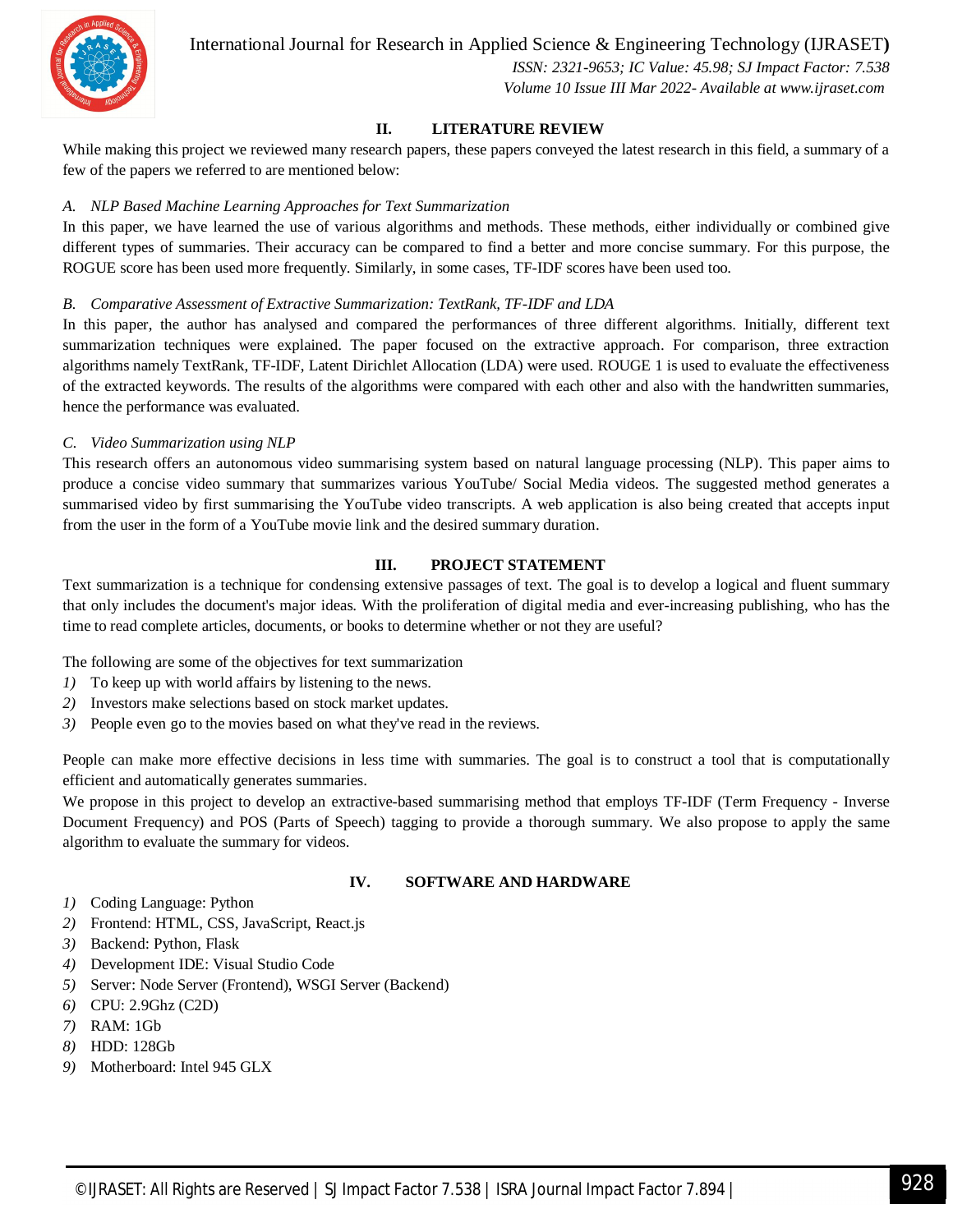

International Journal for Research in Applied Science & Engineering Technology (IJRASET**)**

 *ISSN: 2321-9653; IC Value: 45.98; SJ Impact Factor: 7.538 Volume 10 Issue III Mar 2022- Available at www.ijraset.com*

#### **V. EXISTING SYSTEM**

Current summarization algorithm implementations are stiff and have input format restrictions, they also have limited control over the summarization output size, unlike our project implementation. We also have added a unique feature to our project which is Video Summarization. Additionally, the GUI of our project is extremely intuitive and user-friendly.

#### **VI. METHODOLOGY**

#### *A. Technique*

The following are the two techniques of text summarization:

- *1) Extraction-based Summarization:* In Extractive Summarization, the most essential sentences from the total text data are selected and listed together as a summary.
- *2) Abstraction-based Summarization:* In Abstractive Summarization, the summarizer first grasps the document's core concepts before generating new sentences that aren't found in the original.

In this paper we will be focusing on Extraction Based Summary:

Extractive summaries are created by extracting key text segments from the text (sentences or passages). The "most important" content is considered the "most frequent." As a result, no effort is expended on deep text comprehension. They are simple in concept and easy to implement.

#### *B. Algorithm*

#### Term frequency - Inverse document frequency (TF-IDF)

TF-IDF stands for term frequency–inverse document frequency and is a numerical metric used to rate the importance of a word in a document based on how often it appears in that document and a set of documents. The idea behind this metric is that if a term appears frequently in a document, it must be significant, so we should assign it a high score. However, if a word appears in too many other texts, it is likely not a unique identifier, and we should give it a lower score.

The formula for calculating TF and IDF:

- *1)* TF(w) = (Number of times term w appears in a sentence) / (Total number of terms in the sentence)
- *2)* IDF(w) = log10(Total number of sentences / Number of sentences with term w in it)

Hence TF-IDF for a word can be calculated as:  $TF-IDF(w) = TF(w) * IDF(w)$ 

#### **VII. FEATURES**

*A. Text Summarization*

| Purpose     | Convert input text of various formats to summarized text using summarization        |
|-------------|-------------------------------------------------------------------------------------|
|             | algorithm                                                                           |
| Input       | Raw Text                                                                            |
|             | Article                                                                             |
|             | Document<br>3.                                                                      |
| Method      | Extracting the text-                                                                |
|             | Raw Text: It can be directly extracted using python inbuilt file reading operation. |
|             | Article: We used Newspaper library of python for extracting the text from articles. |
|             | Document:                                                                           |
|             | PDF: We used PDFPlumber for extracting the text from a pdf file.<br>1.              |
|             | DOCX: We used Docx2txt for extracting the text from a docx file.<br>2.              |
|             | TXT: It can be directly extracted using python inbuilt file reading<br>3.           |
|             | operation.                                                                          |
|             | Summarizing the extracted text using TF-IDF                                         |
|             | Summarization Algorithm.                                                            |
| Output      | Successfully summarized the input text.                                             |
| Application | Shortens reading time, speeds up research and expands the quantity of information   |
|             | that can be stored in a given space.                                                |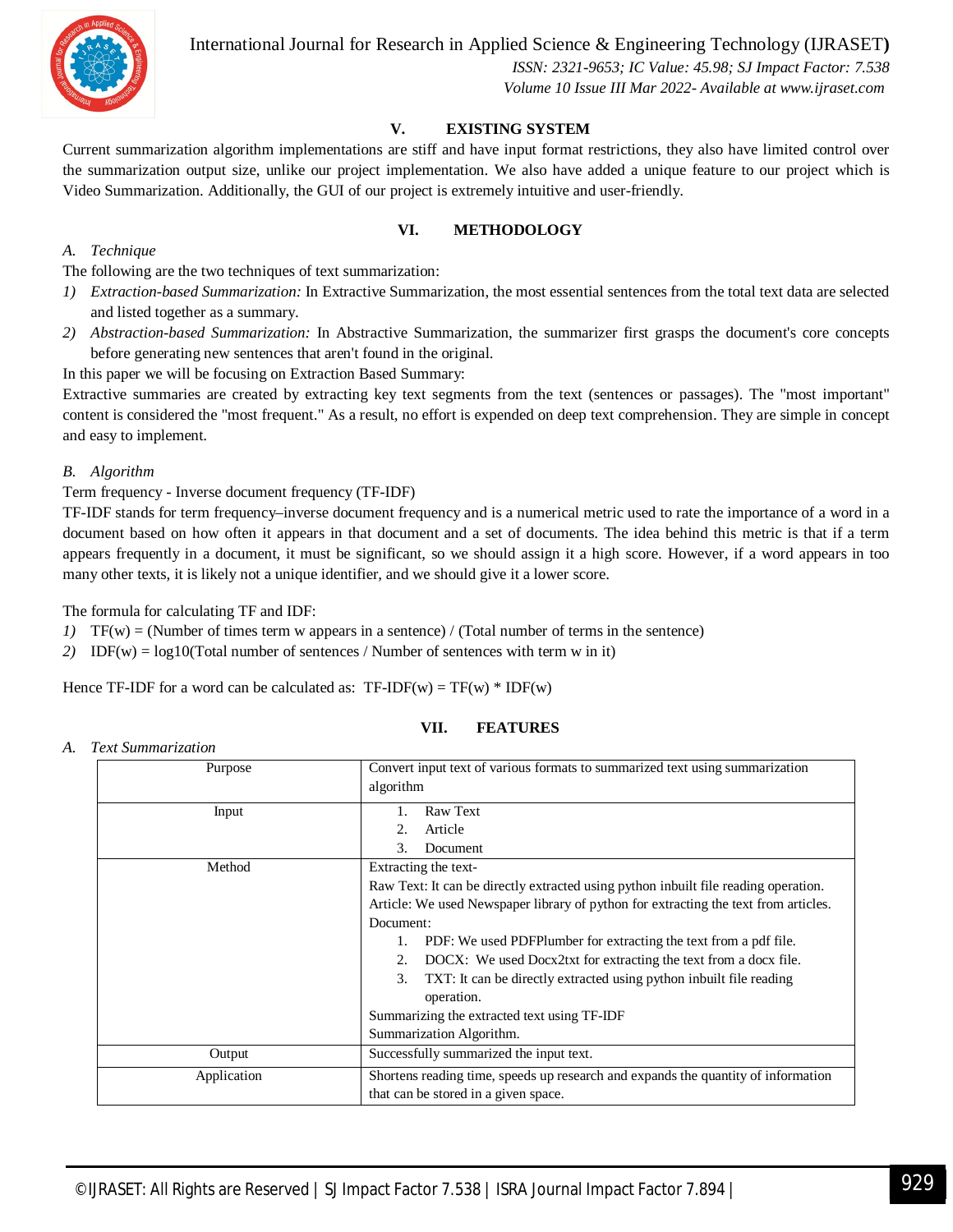

#### International Journal for Research in Applied Science & Engineering Technology (IJRASET**)**  *ISSN: 2321-9653; IC Value: 45.98; SJ Impact Factor: 7.538*

 *Volume 10 Issue III Mar 2022- Available at www.ijraset.com*

#### *B. Video Summarization*

| Purpose     | Summarize the video with the help of generated transcript.                                                                                                                                |
|-------------|-------------------------------------------------------------------------------------------------------------------------------------------------------------------------------------------|
| Input       | MP4 video file                                                                                                                                                                            |
| Method      | Upload the video.<br>Transcript of the video will be generated using google cloud<br>speech API.<br>Summarized text will be obtained from the generated transcript<br>3.<br>of the video. |
| Output      | Successfully summarized the video.                                                                                                                                                        |
| Application | Shortens reading time, speeds up research and expands the quantity of<br>information that can be stored in a given space.                                                                 |

#### **VIII. LIBRARIES**

- *A. Flask*
- *1)* Flask is a lightweight framework that gives abundant features without external libraries and has minimalist features.
- *2)* Flask is a Python framework for building web applications.
- *3)* There includes a built-in development server as well as a quick debugger.

#### *B. NLTK*

- *1)* NLTK is a popular Python programming language for working with human language data.
- *2)* It provides easy-to-use interfaces to over 50 corpora and lexical resources such as WordNet, along with a suite of text processing libraries for classification, tokenization, stemming, tagging, parsing, semantic reasoning, wrappers for industrialstrength NLP libraries and an active discussion forum.

#### *C. React*

- *1)* React is a front-end JavaScript library for creating user interfaces using UI components that is free and open-source
- *2)* Used to build single-page applications and to create reusable UI components.

#### *D. CORS*

- *1)* Cross-Origin Resource Sharing (CORS) is an HTTP-header based mechanism that allows a server to indicate any origins (domain, scheme, or port) other than its own from which a browser should permit loading resources.
- *2)* The same-origin security policy forbids cross-origin access to resources.
- *E. Newspaper*
- *1)* Newspaper is a Python module used for extracting and parsing newspaper articles.
- *2)* It uses advanced algorithms with web scraping to extract all the useful text from a website.

#### *F. PYDUB*

- *1)* To work with audio files, Python has a package called Pydub.
- *2)* Pydub is a Python library that works exclusively with WAV files.
- *3)* We can play, split, merge, and edit WAV audio files with this library.

#### *G. FLASHTEXT*

- *1)* FlashText is a Python library created specifically for searching and replacing words in a document.
- *2)* The keywords are then looked for or replaced in the string using FlashText.

#### *H. PDFPLUMBER*

It obtain precise information on each text character, rectangle, and line by downloading a PDF.

#### *I. DOCX2TXT*

It extracts higher-quality text by fixing common scan errors.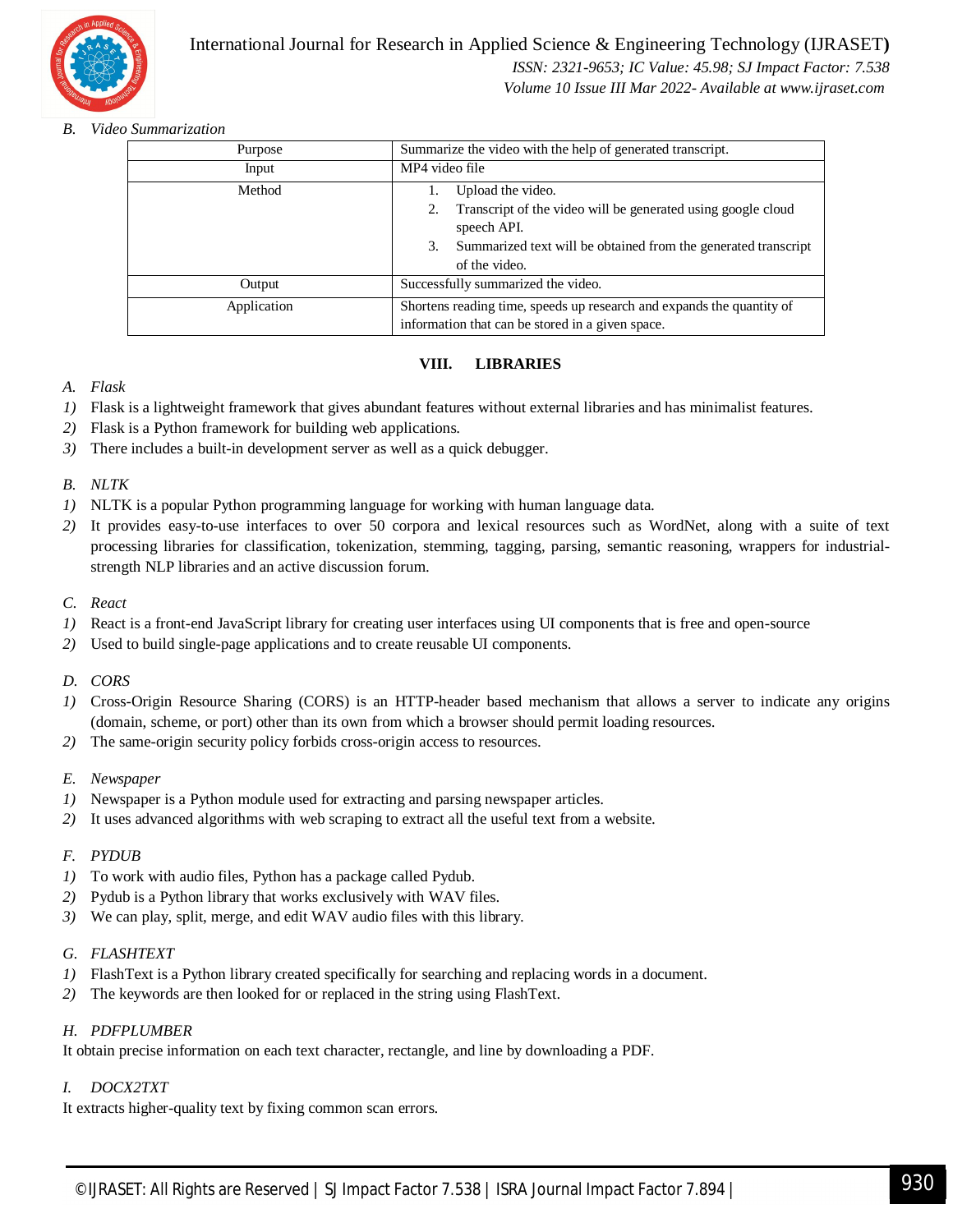



#### **IX. SYSTEM DESIGN**



#### *A. Taking User Input*

First, we take the input from the user in various formats such as raw text, article, document, and video, along with the percentage of the summary. For this, we created a simple user interface in which the user can enter data in various forms and the summary will be generated by clicking the submit button.

#### *B. Processing the Input*

The input data is then converted to raw text in the backend using various libraries. For articles, we used the newspaper library, we used docx2txt and pdfplumber for the documents and we used the Google Cloud Speech API for the videos.

#### *C. Pre-Processing and Summarization*

Before summarizing, we eliminate stopwords and then lemmatize the words. After pre-processing, we summarise the text by calculating the TF-IDF score of each sentence and then selecting the number of top-scored sentences based on the ratio given by the user. We then reorder the sentences in the original format before displaying it.

#### *D. Display Data*

After summarization, the summarized content is delivered back to the frontend in JSON format, and the user can see it on our UI.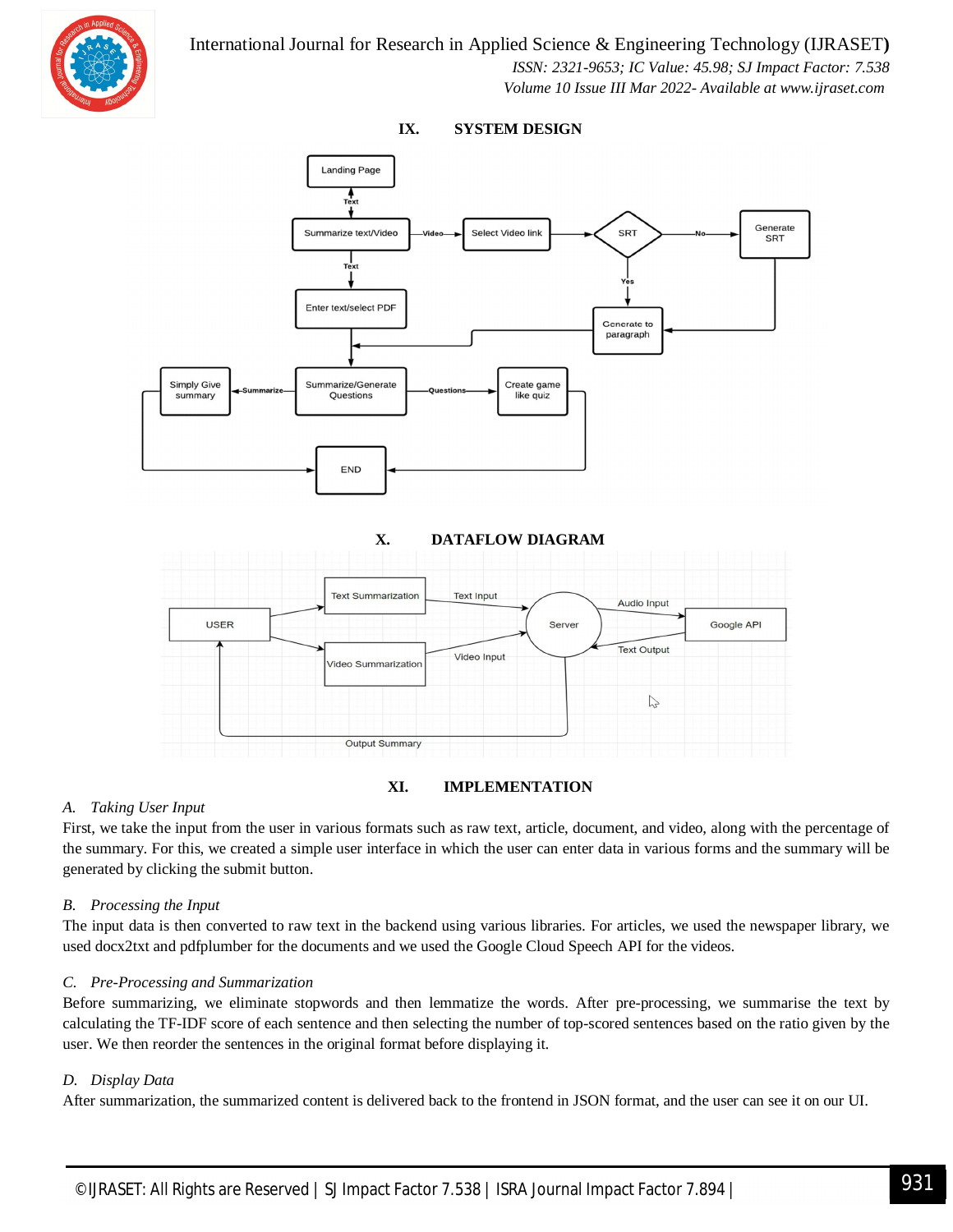

International Journal for Research in Applied Science & Engineering Technology (IJRASET**)**

 *ISSN: 2321-9653; IC Value: 45.98; SJ Impact Factor: 7.538 Volume 10 Issue III Mar 2022- Available at www.ijraset.com*

#### **XII. RESULT**

In this project we have successfully used TF-IDF to first summarize the text in multiple input formats, that is raw text, article (from a third-party website) and document (.txt, .docx, .pdf). Secondly, the same summarization algorithm was tweaked to generate a transcript from the video (.mp4) and then successfully generate a summary from the generated transcript.

#### **XIII. FUTURE WORKS**

- *A.* In the future, we are going to implement summarization for different languages such as Hindi, Marathi, etc.
- *B.* We also look forward to adding voice/audio input support to the summarization algorithm.
- *C.* We also have a goal of making our application available on as many devices and platforms as possible.

#### **XIV. CONCLUSION**

Technology to summarize is the need of the hour, hence we are creating an application to summarize text and video. Text summarization reduces reading time, speeds up the research, and increases the quantity of information that can be stored in a given space. Text summarising is a rapidly growing field, with specialized tools being created to handle more complicated summarization tasks. Users are expanding the use case of this technology, as open-source software and word embedding packages become more widely available. Automatic Text Summarization is useful for Natural Language Processing tasks like Question Answering, Text Classification, as well as other computer science domains like Information Retrieval, where the access time for information seeking will be improved.

#### **REFERENCES**

- [1] NLP based Machine Learning Approaches for Text Summarization https://ieeexplore.ieee.org/abstract/document/9076358
- [2] Single Document Automatic Text Summarization using Term Frequency-Inverse Document Frequency (TF-IDF)
- https://www.researchgate.net/publication/318963563\_Single\_Document\_Automatic\_Text\_Summarization\_using\_Term\_Frequency-Inverse\_Document\_Frequency\_TF-IDF
- [3] A Survey of Text Summarization Techniques https://link.springer.com/chapter/10.1007/978-1-4614-3223-4\_3
- [4] Automatic text summarization: A comprehensive survey https://www.sciencedirect.com/science/article/abs/pii/S0957417420305030
- [5] Semantic Text Summarization of Long Videos https://www.researchgate.net/publication/316948434\_Semantic\_Text\_Summarization\_of\_Long\_Videos
- [6] Automatic Multiple Choice Question Generation from Text: A Survey https://ieeexplore.ieee.org/document/8585151
- [7] A Statistical Approach for Automatic Text Summarization by Extraction https://www.researchgate.net/publication/224250354\_A\_Statistical\_Approach\_for\_Automatic\_Text\_Summarization\_by\_Extraction
- [8] Assessing sentence scoring techniques for extractive text summarization https://booksc.eu/book/21495570/83518a
- [9] Video Summarization using NLP https://www.irjet.net/archives/V8/i8/IRJET-V8I8411.pdf

[10] NLP based Machine Learning Approaches for Text Summarization https://ieeexplore.ieee.org/abstract/document/9076358

- [11] VSUM: Summarizing from videos https://ieeexplore.ieee.org/abstract/document/1376676
- [12] Automatic text summarization: A comprehensive survey
- https://www.sciencedirect.com/science/article/abs/pii/S0957417420305030
- [13] Newspaper: Article scraping & curation https://www.geeksforgeeks.org/newspaper-article-scraping-curation-python
- [14] Automatic Extractive Text Summarization using TF-IDF

https://medium.com/voice-tech-podcast/automatic-extractive-text-summarization-using-tfidf-3fc9a7b26f5

[15] Reactstrap

https://reactstrap.github.io/